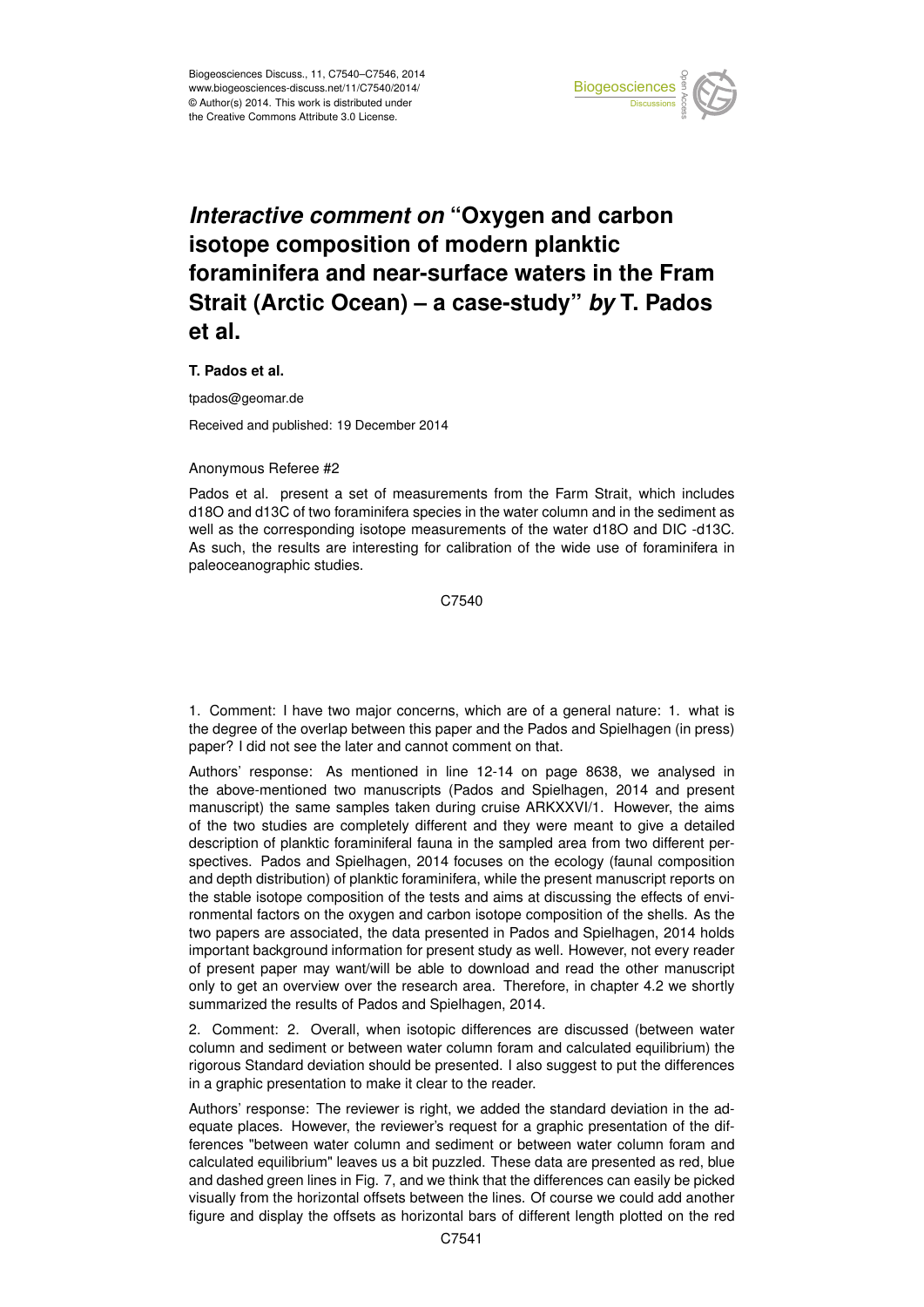dots (data points) in the red lines. However, we do not think that this would make the differences more obvious that they already are from current Figure 7.

Changes in the manuscript: We have added the standard deviations in the adequate places.

Other comments:

1. page 2 line9-10: why do you ignore temperature?

Authors' response: We regret that we had forgotten to mention the kinetic effect that temperature exhibits on the  $\delta$ 180 -variability of foraminifera.

Changes in the manuscript: We have added this information in the third sentence of the Introduction chapter.

2. Page 2 line 22: is it carbon or oxygen or both?

Authors' response and changes in the manuscript: Both carbon and oxygen isotope ratios of the calcite shell decrease with increasing seawater carbonate ion concentration (Spero et al., 1997). We added this information to the sentence.

3. Page 3 line 8: what are the disciplines?

Authors' response and changes in the manuscript: The reviewer is right. We have changed ""results from a multidisciplinary approach" to a more appropriate "results from isotopic analyses".

4. Page 5 line 23: please add oC to T.

Authors' response and changes in the manuscript: Agreed. We have changed "T" to "T(◦C)".

5. Page 6 Figure 4: axis of isotopes are missing from the graphs

Authors' response and changes in the manuscript: In Figure 4 the lower x-axis represents the axis for both temperature and isotopes, while the upper x-axis is for the C7542

salinity. We added this the information to the figure caption.

6. Page 6: what is the slope of d18O/salinity

Authors' response and changes in the manuscript: We have added a regression line and the corresponding equation to Fig. 3.

7. Page 7: Fig 7 appears before Fig. 5-6 8.

Authors' response and changes in the manuscript: The reviewer is right. We have corrected the order of figures and have changed the figure references in the text accordingly.

8. Page 7 line 27: please add STDEV to all numbers

Authors' response and changes in the manuscript: We added the STDEV to all numbers.

9. Page 8 line 7: please put numbers + STDEV on highest and lowest

Authors' response and changes in the manuscript: We put the numbers but as they are row values we cannot provide any standard deviations.

10. Page 9 line 3: this is not a theoretical equation. It is an empirical calibration

Authors' response and changes in the manuscript: We have changed "theoretical d18O value" to "potential d18O value".

11. Page 9 line 20-26: please provide numbers

Authors' response and changes in the manuscript: We added the numbers where appropriate.

12. Page 10 line 5: needs a better explanation although rejected later

Authors' response and changes in the manuscript: Here we refer to the theory of Volkmann & Mensch (2001). Similar to us, they observed greater offsets between the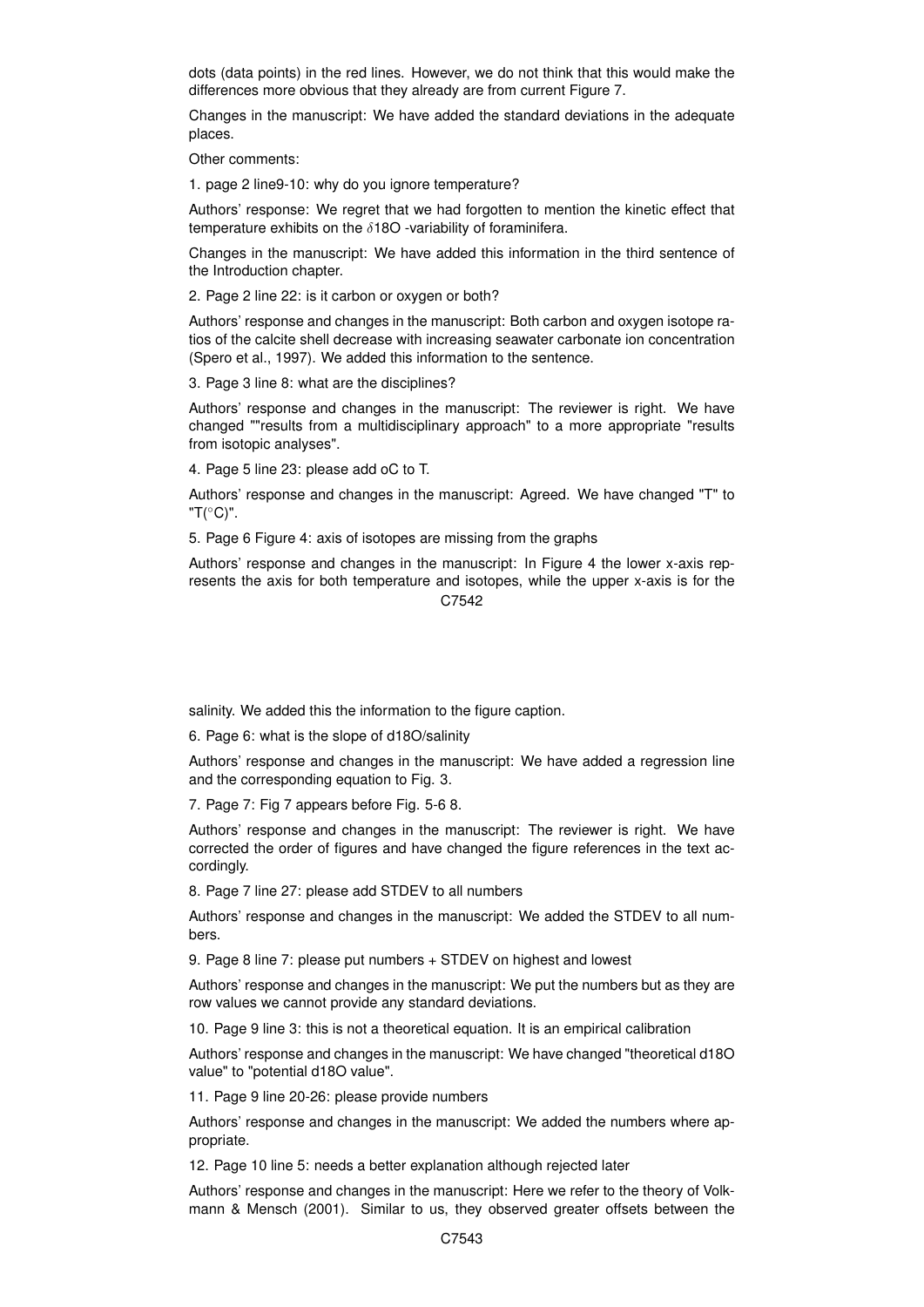equilibrium calcite values and the oxygen isotope composition of tests under the sea ice. They conclude that unfavourable conditions here make the individuals grow faster (i.e., increase their metabolism). However this statement it is not explained furthermore in their paper, among other things, this is why we cannot agree with it. Nevertheless, we followed the suggestion of the reviewer and added the above explanation to the text.

13. Page 10 line 12: do you numbers to support the claim of high Primary Production? The d13C does not show it.

Authors' response: In Pados and Spielhagen, 2014 we reported on a major increase in absolute abundances of planktic foraminifera at the sea ice margin, probably caused by enhanced phytoplankton biomass. The ice margin offers increased food supply for the foraminifera with higher primary production caused by diatoms that are the major food source for N. pachyderma (Hemleben et al. 1989). Diatoms typically do not develop well under permanent ice cover due to the light limitation, but they prefer seasonally stratified water conditions that occur in the marginal ice zone (Smith et al. 1987; Williams 1993). Ice melting increases stratification and consequently the stability of the water column, which triggers phytoplankton blooms (Alexander 1980).

Changes in the manuscript: We added a sentence with three references (Alexander 1980; Carstens et al. 1997; Pados & Spielhagen 2014) to support the hypothesis of high primary production.

14. Page 12 line 9: please change throughout the text to either station numbers or longitude.

Authors' response and changes in the manuscript: We changed the station numbers to longitude or provided both information.

15. page 13 line 20: needs STDEV

Authors' response and changes in the manuscript: We have added the standard devi-

C7544

ations to the manuscript.

16. Page 14 line 1-2: not clear

Authors' response and changes in the manuscript: We have rephrased the sentence for a better understanding.

17. Page 14 +STDEV

Authors' response and changes in the manuscript: We provided the standard deviations.

18. Page 14 Line 6-13: this is a place where the differences should be graphically presented.

Authors' response and changes in the manuscript: As explained above (response to reviewer's major comment no. 2), we do not think that an additional figure would make the differences more obvious than they are in Figs. 7 and 8. Instead, we have slightly expanded the text discussing the results displayed in Figs. 7 and 8 to lead the reader to the important points. (Note: in the revised manuscript Fig. 7 changed to Fig. 5, see comment 7).

19. Page 15 line 1-5: this contradicts the conclusion of oxygen difference between sediment and water column. If the Suess effect is the explanation it is restricted to 250 years and not 1-3Ka.

Authors' response: We do not fully understand this comment. We believe that we have explained in sufficient detail that there is a significant age difference between the living foraminifera from the water column and the dead specimens from the sediment surface samples (the latter having an average age of ca. 1 ky). The significance of this age difference lies in the developments that have occurred in the last ca. 100 years: A freshening of the Arctic Ocean near-surface waters (resulting in lower  $\delta$ 18O) and the intrusion of low- $\delta$ 13C carbon dioxide (Suess effect). Since the foraminifera from the water column have both lower  $\delta$ 13C and  $\delta$ 18O than those from the surface sediments,